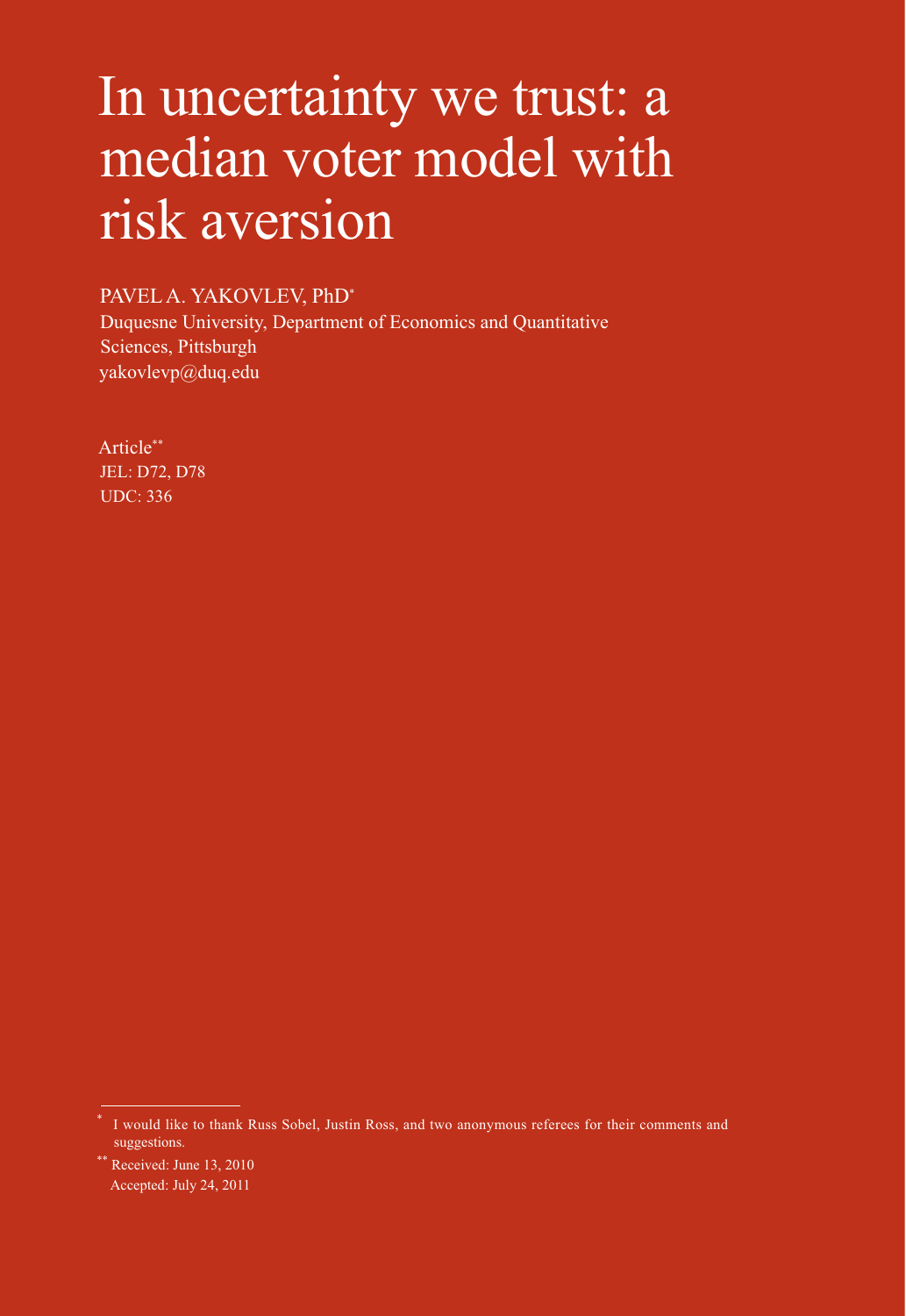# 466 **Summary**

*The principal-agent problem and uncertainty are some of the key factors affecting fi nancial and political markets. Fear of the unknown plays an important role in human decision making, including voting. This article describes a theoretical model where voter risk aversion towards uncertainty gives political incumbents a signifi cant advantage over their challengers, exacerbating the principal-agent problem between voters and legislators. The model presented predicts that a rise in voter uncertainty concerning the challenger allows the incumbent to deviate from the median voter's policy preference without losing the election. This model reconciles the paradoxical coexistence of ideological shirking and high incumbent reelection rates without abandoning the elegant median voter framework.*

*Keywords: ideology, incumbency advantage, shirking, median voter, risk aversion, principal-agent problem*

#### **1 INTRODUCTION**

The high reelection rates enjoyed by political incumbents suggest that either they do a superb job of representing voters' interests or that they command a significant incumbency advantage over challengers. Each view has its supporters and critics. In this article, I focus on the documented prevalence of the incumbency advantage or monopoly power in the electoral systems (Garand and Gross, 1984; Collie, 1981; Ansolabehere, Brady and Fiorina, 1988; Gelman and King, 1990; Cox and Katz, 1996). This advantage has been linked to lower electoral responsiveness (Coyne and Fund, 1992; Rivers and Brady, 1991), weaker political competition (Levitt and Wolfram, 1996), greater pork-barrel spending (Fiorina, 1989), better knowledge of the electorate (Neuman, 1986), fiscal illusion and "love for stability" (Mourao, 2008 and 2010), and ideological shirking (Yakovlev, 2007). Therefore, it is not surprising that the incumbency advantage is often viewed as a threat to public sector efficiency.

Despite numerous empirical studies documenting the inefficiencies of the electoral systems, very few theoretical papers examine how inefficiencies may arise in a competitive median voter framework. This article attempts to fill this void by developing a model that explains how voter risk aversion towards uncertainty translates into incumbency advantage and enables incumbents to legislate farther away from their constituents' interests or to pursue ideological shirking. The model is based on Black's (1948) median voter framework and entails solving a computationally intensive, sequential Stackelberg game. The model shows that higher incumbency advantage, in terms of higher vote shares, enables incumbents to sacrifice some of their votes in exchange for ideological shirking and still get reelected. This conclusion is consistent with the empirical evidence on politicians deviating from the median voter without being voted out of office.<sup>1</sup> The theoretical

35 (4) 465 477 (2011) FINANCIAL THEORY AND PRACTICE 35 (4) 465-477 (2011) PRACTICE FINANCIAL THEORY

<sup>&</sup>lt;sup>1</sup> See Berger et al. (2000) for theoretical arguments as to why the Downsian model can predict divergence. See Kau and Rubin (1979), Kalt and Zupan (1984), Medoff et al. (1995), Parker and Powers (2002), Yakovlev (2008), and Washington (2008) for empirical evidence on ideological shirking.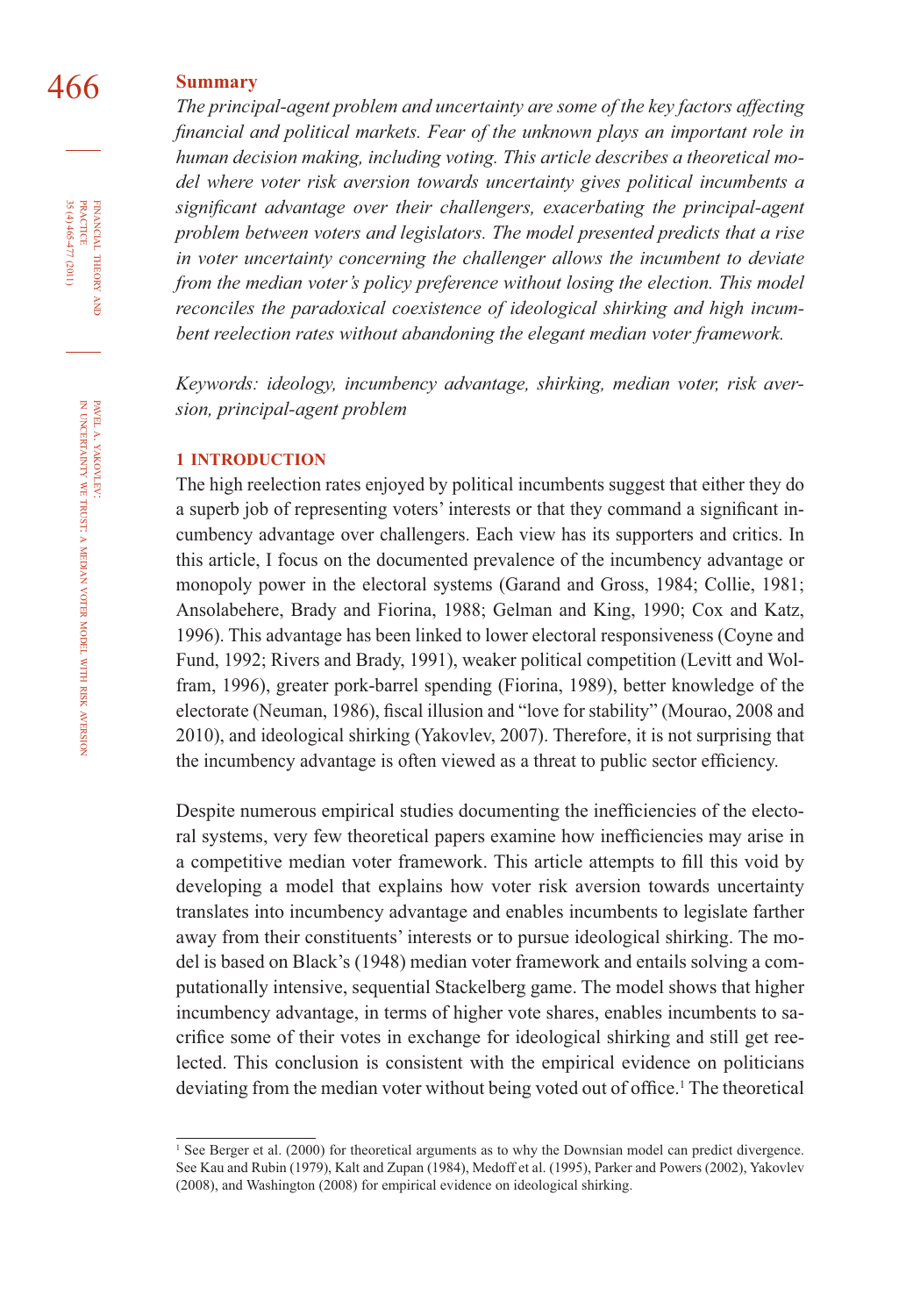model developed in this article reconciles the paradoxical coexistence of ideolo- $\frac{467}{ }$ gical shirking and high incumbent reelection rates in the U.S. House of Representatives, for example, as documented by Yakovlev (2007).

## **2 VOTER RISK AVERSION AND IDEOLOGICAL SHIRKING**

The incumbency advantage is the often-cited reason as to why incumbents seem to win the vast majority of elections. Voter risk aversion towards uncertainty could be one of the major sources of the incumbency advantage (Berger et al., 2000). As implied by the popular idiomatic expression "Better the devil you know than the devil you don't", a well-known but imperfect incumbent might be preferred by the voters to a relatively unknown but well-qualified challenger. This uncertainty-driven advantage enables incumbents to behave in a way that is inconsistent with their voters' preferences and still get reelected. In other words, this asymmetric uncertainty allows incumbents to shirk, exacerbating the principal-agent problem in the political market where voters are the principal and incumbents are their agents. There are two not mutually exclusive types of shirking: ideological and non-ideological.2 This article focuses on the former. Ideological shirking pertains to misrepresenting constituents' preferences. For example, Washington (2008) finds that the proportion of daughters significantly affects a male legislator's propensity to vote liberally on reproductive rights despite his constituents' ideology. Non-ideological shirking pertains to actions that avoid work or duties such as absenteeism, corruption, and so forth.

The idea that politicians are not simply vote-maximizing agents is not new. For instance, Sobel (1992) models politicians as rational utility-maximizing agents who may pursue other interests even if it may cost them reelection. Sobel concludes that incumbents find it optimal to give up some surplus votes (votes in excess of what is needed for reelection) in exchange for pursuing other objectives such as logrolling, special-interest legislation, or legislation closer to their own ideology. This idea is consistent with the theorem of minimal winning coalitions, which postulates that a political coalition will be as small as possible as long as it is winning or can dictate a decisive outcome (Riker, 1962).<sup>3</sup> It is also possible that some incumbents may find it optimal to shirk to the full extent even if it puts them out of office.<sup>4</sup> However, since the incumbent reelection rate in the U.S. Congress and Senate elections typically exceeds 70 percent (Benjamin and Malbin, 1992; Davidson and Oleszek, 1994; and Miller, 1999), it must be the case that most of the incumbents remaining in office do not have an insatiable appetite for shirking. Therefore, the model developed in this article describes the behavior of a typical

FINANCIAL THEORY FINANCIAL THEORY AND<br>PRACTICE<br>35 (4) 465-477 (2011) 35 (4) 465-477 (2011) PRACTICE

<sup>2</sup> See Bender and Lott (1996) for a thorough and critical review of the shirking literature.

<sup>&</sup>lt;sup>3</sup> The formation of a minimal winning coalition here does not depend on the transaction costs between the members of the "selectorate" and the coalition since their decisions are independent of each other and are based only on their single-peaked preferences for the platforms proposed by the competing candidates.

<sup>4</sup> A study by Biglaiser and Mezzetti (1997) finds that the incumbent expecting to lose the election is willing to pay more for the public project than its total value to the voters, suggesting that incumbents shirk more in their last office term.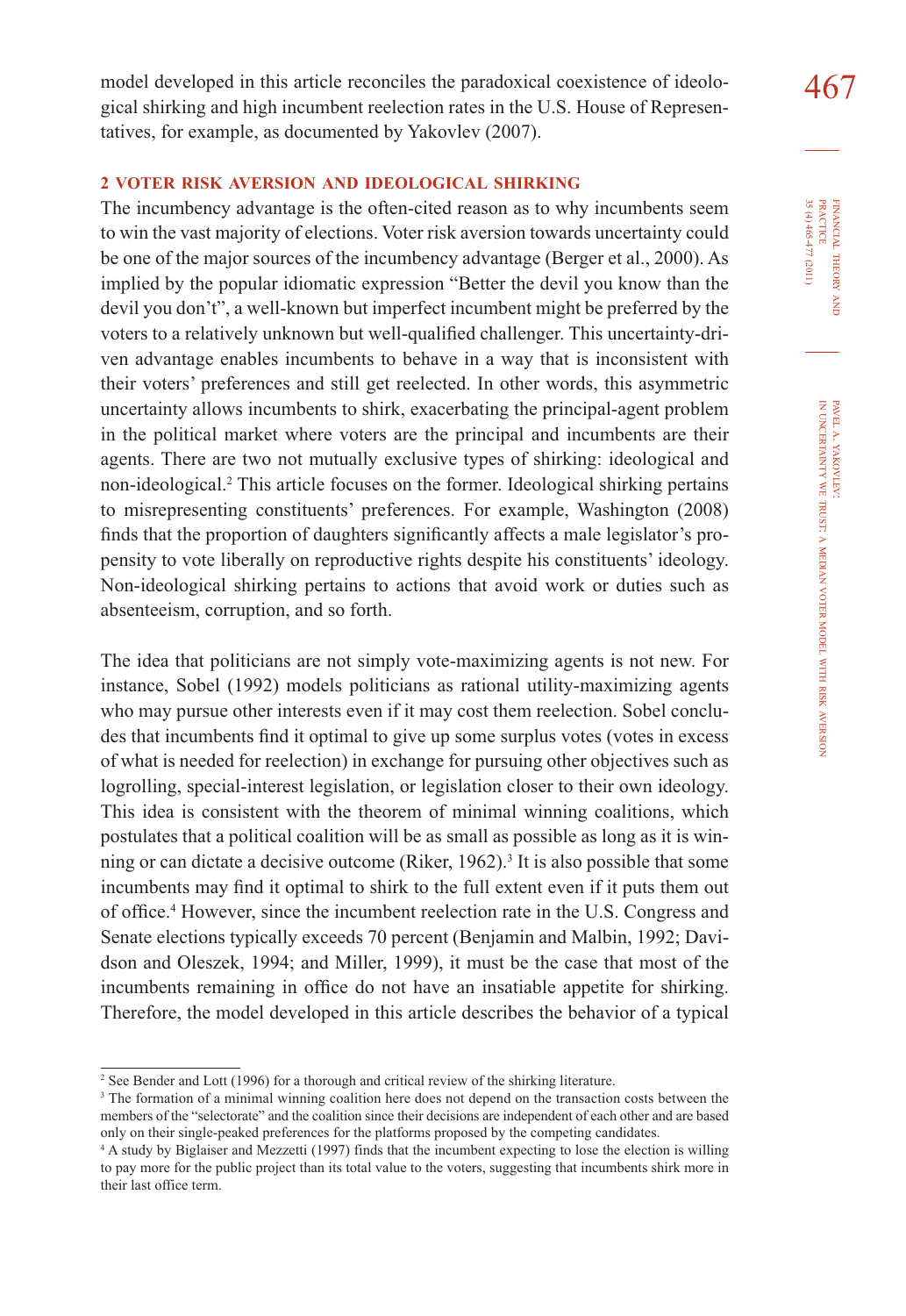#### **3 THE MODEL**

This article's theoretical model builds on the seminal work by Hotelling (1929), Black (1948), and Downs (1957). Hotelling's (1929) competition or "linear city" model, known for its principle of minimum differentiation, can be thought of as a precursor to the median voter model. In Hotelling's linear city model, two competing businesses locate next to each other in the middle of a one-dimensional market space in order to maximize their market shares. Hotelling's principle of minimum differentiation extends naturally to a "political market" where two competing politicians propose the exact same policy most preferred by the median voter. The median voter theorem was first articulated in Duncan Black's 1948 article, "On the Rationale of Group Decision-making" and popularized in Anthony Downs's 1957 book, *An Economic Theory of Democracy*. I combine the median voter framework with voter risk-aversion specification borrowed from Chen and Niou (2007), who attempt to reconcile high incumbent reelection rates with legislative term limits.

As typical of the median voter models, I assume a one-dimensional policy space [0, 1] on which political candidates propose their platforms. Let voters' preferences over policies be single-peaked and characterized by quadratic utility function  $u_x(y) = -(y-x)^2$ , where *x* is the voter *x*'s most-preferred policy and *y* is the actually policy implemented. Let some voter  $x$  be identified by his most preferred policy value *x* that is uniformly distributed on a one-dimensional policy space [0, 1]. Let the incumbent be the left-wing candidate and the challenger be the right-wing candidate, stated mathematically as  $0 < x_{PI} < \frac{1}{2} < x_{PC} < 1$ , where  $x_{PI}$  and  $x_{PC}$ correspond to their respective historical policy platforms or their party's platforms.

The next step is to specify how uncertainty about political candidates enters a voter's utility function. Suppose that the incumbent and the challenger are associated with different uncertainty levels in the eyes of the voters. Voters may form a relatively good impression of the incumbent's policy platform based on the observed performance in office, decreasing the uncertainty associated with the incumbent. The same cannot be said about the untested challenger, who might appear as a wildcard candidate. Therefore, the incumbent and the challenger will differ in their abilities to propose credible platforms in an election, giving rise to the incumbency advantage. When the challenger proposes some platform  $x_c$ , the voters form an expectation of that platform due to the uncertainty associated with whether or not the promised platform will be implemented. Like Berger et al. (2000), and Chen and Niou (2007), I assume that voters form an expectation of the challenger's platform that can be represented by the random variable  $\tilde{x}_c$  with density function *g* ( $\tilde{x}_c$ ). Then, voter *x*'s expected utility associated with platform  $x_c$ becomes

FINANCIAL THEORY AND PRACTICE 35 (4) 465 477 (2011) 35 (4) 465-477 (2011) PRACTICE FINANCIAL THEORY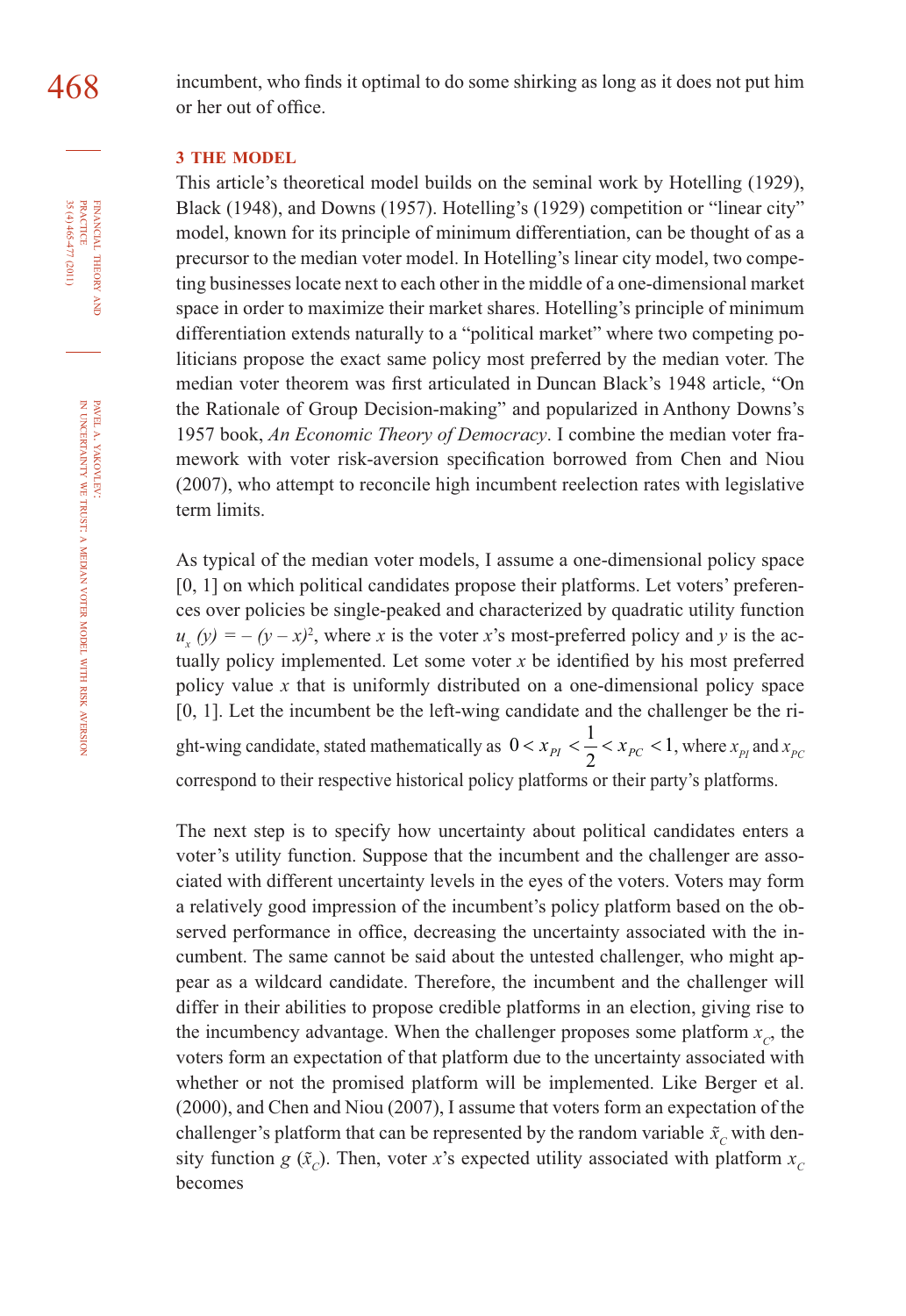$$
u_x(x_C) = -\int_0^1 (\tilde{x}_C - x)^2 g(\tilde{x}_C) d\tilde{x}_C = -V(x_C) - [m(x_C) - x]^2,
$$
 (1)

where  $m(x_c)$  is the mean of the random variable  $\tilde{x}_c$  with variance  $V(x_c)$ .

Like Bernhard and Ingberman (1985), I assume that  $m(x_c) = x_c$ , which states that the mean of  $\tilde{x}_c$  equals the proposed platform. Subsequently,  $V(x_c)$  is the extent of uncertainty with which voters perceive the candidate's real position. Thus, voter utility is a function of uncertainty regarding the challenger's true position  $V(x_c)$ and the distance between the voter's and the candidate's expected positions  $(x_c - x)^2$ . Voter utility decreases in both *V* ( $x_c$ ) and ( $x_c - x$ ). Like Chen and Niou (2007), I decompose  $V(x_c)$  into  $v_c$  and  $k_c$  ( $x_c - x_{pc}$ )<sup>2</sup>, where  $v_c$  is voter disutility from the *intrinsic* uncertainty that is associated with the challenger and  $k_c$  ( $x_c - x_{pc}$ )<sup>2</sup> is voter disutility from the *extrinsic* uncertainty caused by the challenger's strategic positioning. Intrinsic uncertainty represents voter's risk premium for being indifferent between accepting a definite position  $x_c$  and accepting a random position  $\tilde{x}_c$  with the mean value  $x_c$ . Extrinsic uncertainty represents voter skepticism towards the platform proposed by the challenger. The farther  $x_c$ deviates from  $x_{pc}$ , the greater the voter disutility. Voter skepticism increases in  $k_c$ , which represents the degree of voter aversion to extrinsic uncertainty. The more the challenger deviates from his historical or party platform  $x_{pc}$ , the greater the uncertainty with which he will be perceived by the voters. Voter risk aversion towards uncertainty limits the challenger's ability to propose a vote-maximizing platform by making the voters skeptical of that platform. Voter utility for the challenger is then:

$$
u_x(x_C) = -v_C - k_C(x_C - x_{PC})^2 - (x_C - x)^2.
$$
 (2)

Analogously, voter utility for the incumbent can also be described as a function of uncertainty  $V(x)$  regarding the incumbent's true position and the distance between the voter's and the candidate's expected positions  $(x_1 - x)^2$ . As with the challenger,  $V(x<sub>1</sub>)$  can be decomposed into intrinsic uncertainty  $v<sub>1</sub>$  and extrinsic uncertainty  $k_1$  ( $x_{p1} - x_1$ )<sup>2</sup>, where  $k_1$  is the degree of voter aversion towards extrinsic uncertainty. For obvious reasons, voters may experience some intrinsic uncertainty with the incumbent, but probably less than with the challenger  $(v_1 < v_c)$ . Additionally, voters dislike the deviation of the incumbent's legislative platform  $x_i$  from the promised platform  $x_{pI}$  because it represents ideological shirking or voter betrayal and, as such, can be modeled as extrinsic uncertainty. Additionally, rationally ignorant voters may not know the exact positioning of the incumbent's policy platform, but may form a pretty accurate expectation of it on average (i.e. let the mean of random variable  $\tilde{x}_i$  equal  $x_i$ ). Hence, voter utility for the incumbent can be described as:

$$
u_x(x_1) = -v_1 - k_1 (x_{p1} - x_1)^2 - (x_1 - x)^2.
$$
 (3)

The incumbency advantage stems from a lower amount of intrinsic uncertainty for the incumbent than for the challenger  $(v_1 < v_c)$ . This asymmetrically-distributed uncertainty allows the incumbent to deviate (shirk) from  $x_{p}$  and still win reelec469

FINANCIAL

THEORY FINANCIAL THEORY AND PRACTICE  $35 \left( 4 \right) 465 \cdot 477 \left( 2011 \right)$ 35 (4) 465-477 (2011) PRACTICE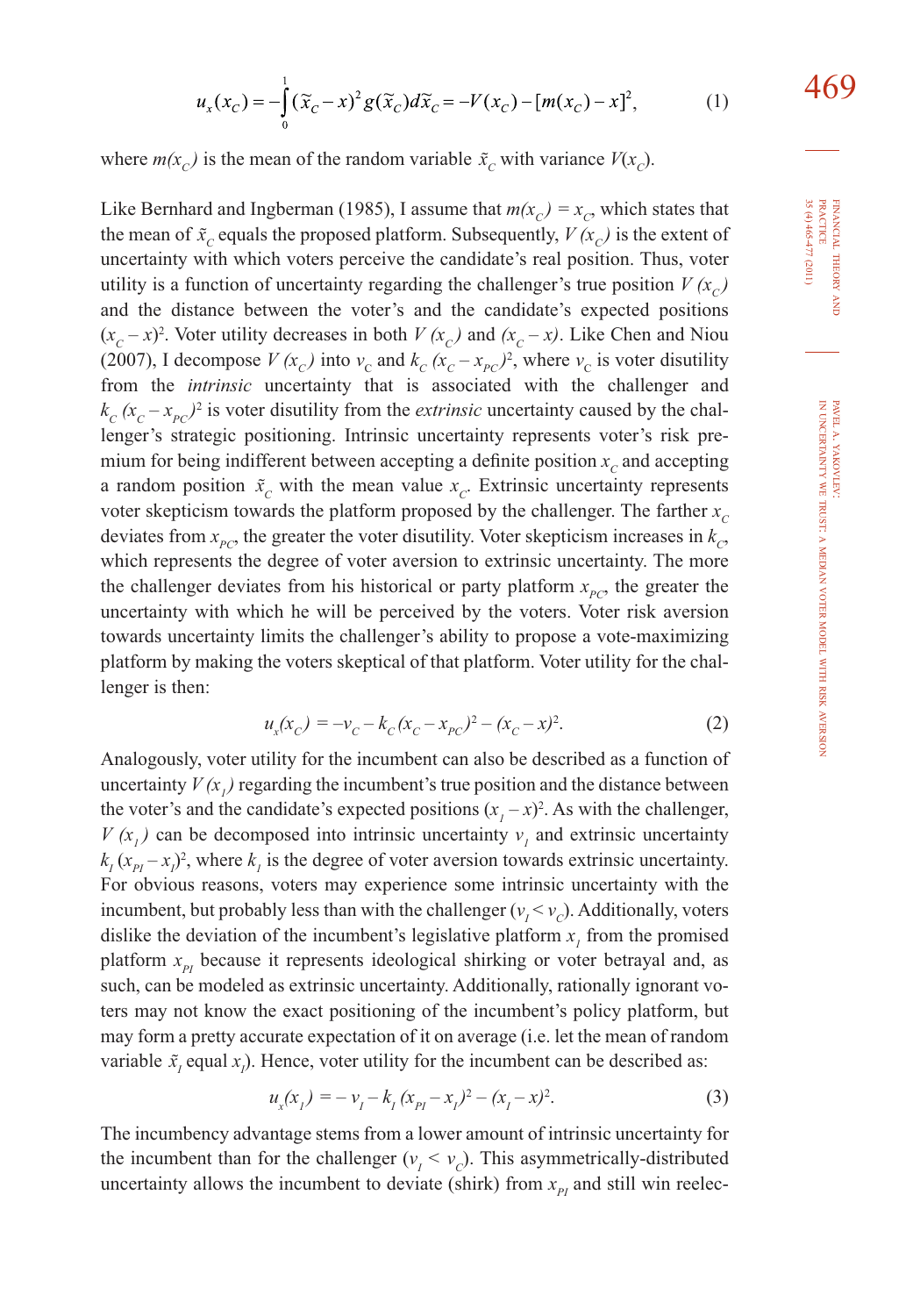470 tion because voters dislike uncertainty. Ideological shirking, defined as  $s_1 = x_{p1} - x_p$ <br>as he perspite  $(s \ge 0)$  or peritive  $(s \ge 0)$ . That is a left wing incumbent in this can be negative  $(s<sub>I</sub> < 0)$  or positive  $(s<sub>I</sub> > 0)$ . That is, a left-wing incumbent in this model can legislate to the right or to the left of  $x_{pI}$  on the [0, 1] policy space. By changing the definition of  $x_{pr}$ , one can change which platform the incumbent is shirking from: the incumbents' party platform, the core constituents' platform, the platform espoused in the primaries, or the median voter platform. In this article, I assume that the incumbent ran and was elected on the platform most preferred by the median voter  $(x_{pI} = 0.5)$ . Therefore, ideological shirking represents deviation from the median voter platform. Since the median voter platform may not be efficient, it is possible that ideological shirking could be socially optimal in some situations.

> Continuing with the model, let  $\bar{x}$  be the position of the voter who is indifferent to both incumbent and challenger. Replacing x with  $\bar{x}$  and setting the two utility functions equal to each other yields:

$$
-v_1 - k_1 (x_{p1} - x_p)^2 - (x_1 - \bar{x})^2 = -v_C - k_C (x_C - x_{pC})^2 - (x_C - \bar{x})^2.
$$
 (4)

Solving equation (4) for  $\bar{x}$  yields:

$$
\overline{x} = \frac{{x_1}^2 + k_I (x_{PI} - x_I)^2 - x_C^2 - v + k_C (x_{PC} - x_C)^2}{2(x_I - x_C)}.
$$
\n(5)

The share of votes obtained by the incumbent (the left-wing candidate) is determined by this cumulative density function or CDF:

$$
\int_{0}^{\overline{x}} f(x)dx = F(\overline{x}).
$$
\n(6)

The share of votes obtained by the challenger (right-wing candidate) is then:

$$
\int_{\overline{x}}^{1} f(x)dx = 1 - F(\overline{x}).
$$
\n(7)

The electoral competition between the incumbent and the challenger can be modeled as a strategic, sequential Stackelberg game in which the incumbent moves first and the challenger responds. In this static game, the incumbent legislates strategically to ensure his reelection for another term, after which he retires. Thus, the incumbent runs for reelection only once, but consumes the ego-rents from holding office and shirking in both terms. The amount of shirking is constrained by the reelection incentive only in the first term and is the focus of this model.

The Stackelberg game is solved by backward induction because the incumbent anticipates (endogenizes) the challenger's response. First, I solve for the challenger's platform  $x_c^*$  that maximizes his vote share  $(1 - \bar{x})$ :

$$
x_C^* = \frac{x_I + k_C x_I + \sqrt{(k_C + 1)(k_C (x_I^2 + x_{PC}^2) - 2k_C x_{PC} x_I - k_I (x_I^2 - 2x_I + x_{Pl}^2) - v_I + v_C)}}{(k_C + 1)} . (8)
$$

FINANCIAL

35 (4) 465-477 (2011)

THEORY FINANCIAL THEORY AND PRACTICE 35 (4) 465-477 (2011) PRACTICE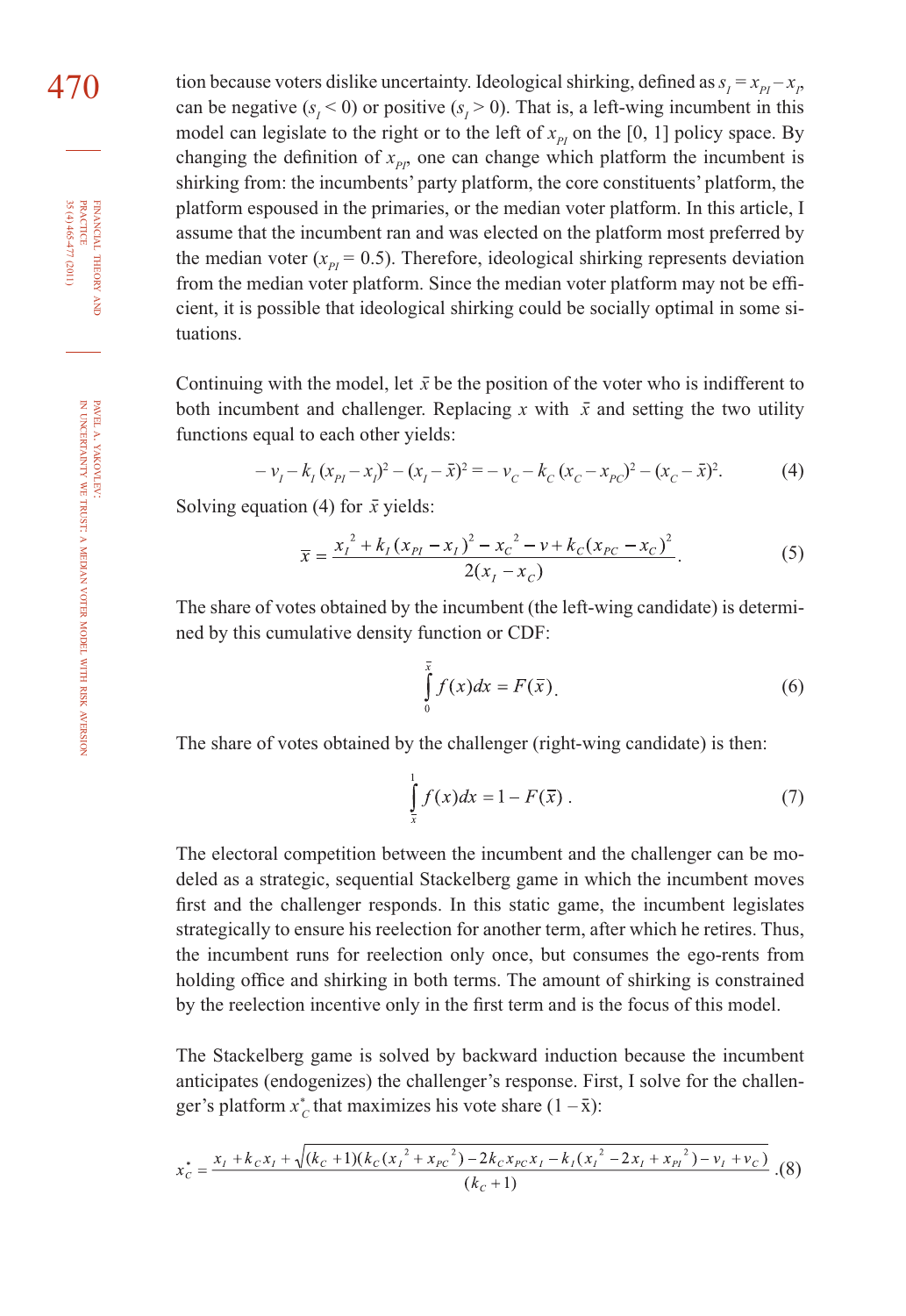The incumbent takes the challenger's optimal policy platform  $x_c^*$  into account in  $471$ his optimal policy platform  $x_i^*$ . To find  $x_i^*$ , I substitute the challenger's optimal platform  $x_c^*$  for  $x_c$  in equation (5), set the expression for  $\bar{x}$  in equation (5) equal to  $0.5 + \varepsilon$ ,  $\varepsilon$  being the tie-breaker or decisive vote percentage, and solve for  $x_r^s$ . Assuming that all other parameters in the model are exogenous, the incumbent's optimal policy platform is:

$$
\frac{(k_c+1)}{(2k_Ix_{PI}+2\varepsilon+1)^{-1}} - \sqrt{\frac{(k_c+1)(4(v_c-k_Ik_c(v_c+x_{PI}(x_{PI}+1))+x_{PC}(x_{PC}-1)-v_I)}{-k_I(v_I-v_c+x_{PI}^2+\varepsilon^2+x_{PI}+\varepsilon)-v_I+k_C(\varepsilon(\varepsilon+1)+v_c-v_I)}}{-x_{PC}(1-x_{PC})) - 8\varepsilon((1+k_I)k_cx_{PC}-k_Ix_{PI}(1+k_c))+k_c-k_I)}}.
$$
(9)

The solution in equation (9) ensures that the incumbent obtains the maximum amount of ideological shirking  $(s_I = x_{PI} - x_I^*)$  and still receives his ego-rents from holding office (i.e. reelection occurs with exactly  $\bar{x} = 0.5 + \varepsilon$  votes). A left-wing incumbent must be legislating or shirking to the left of  $x_{pI}$  on the [0, 1] policy space if  $s<sub>I</sub> > 0$ , and to the right of  $x<sub>PI</sub>$  if  $s<sub>I</sub> < 0.6$ 

Recall this article's hypothesis that greater relative uncertainty ( $v_c > v_l$ ) associated with the challenger increases the incumbency advantage, which is the amount of votes he can trade for shirking  $s<sub>I</sub>$  without losing office. Equation (9) ensures that all votes in excess of  $\bar{x} = 0.5 + \varepsilon$  are turned into shirking. The partial derivatives of  $s<sub>I</sub>$  with respect to  $v<sub>I</sub>$ ,  $v<sub>C</sub>$ , and other variables would be useful in examining the model's predictions, but because these equations are too cumbersome, the numerical solutions presented in the next section will be used to determine the signs of these derivatives.

#### **4 NUMERICAL SOLUTIONS**

The numerical solutions presented in this section are based on the model's parameters held constant at  $x_{PI} = 0.5$ ,  $x_{PC} = 0.6$ ,  $v_C = v_I = 0.01$ ,  $k_I = k_C = 1$ , and  $\varepsilon = 0.01$ , while varying one of them at a time to determine their partial effects on shirking.7

The numerical solutions shown in figure 1 indicate that ideological shirking  $s<sub>i</sub>$  is negatively related to the intrinsic uncertainty associated with the incumbent  $(ds_1/dv_1 < 0)$  and positively related to the intrinsic uncertainty associated with the challenger  $\left(\frac{ds}{t}/\frac{dv}{c} > 0\right)$ . The graphed solutions also reveal that shirking decreases

 $5$  As discussed in the previous section, the incumbent maximizes votes only up to  $0.5+\varepsilon$  because the additional votes beyond that amount do not contribute anything to victory or to the ego-rents from holding office, but do decrease shirking. In reality, a political candidate may not be able exercise this level of precision and may seek additional or surplus votes as a buffer, which can also be captured by *ε*.

<sup>6</sup> The model can be generalized to include situations where the two candidates compete on the same side of the policy space, but the left-wing and right-wing characterization of political candidates is more intuitively appealing and realistic.

<sup>7</sup> These parameters imply that the incumbent's promised platform is centered on the median voter, the challenger's party platform is slightly to the right of the median voter, both candidates are equal in intrinsic and extrinsic uncertainty; and tie-breaker or surplus votes (ε) are rather small.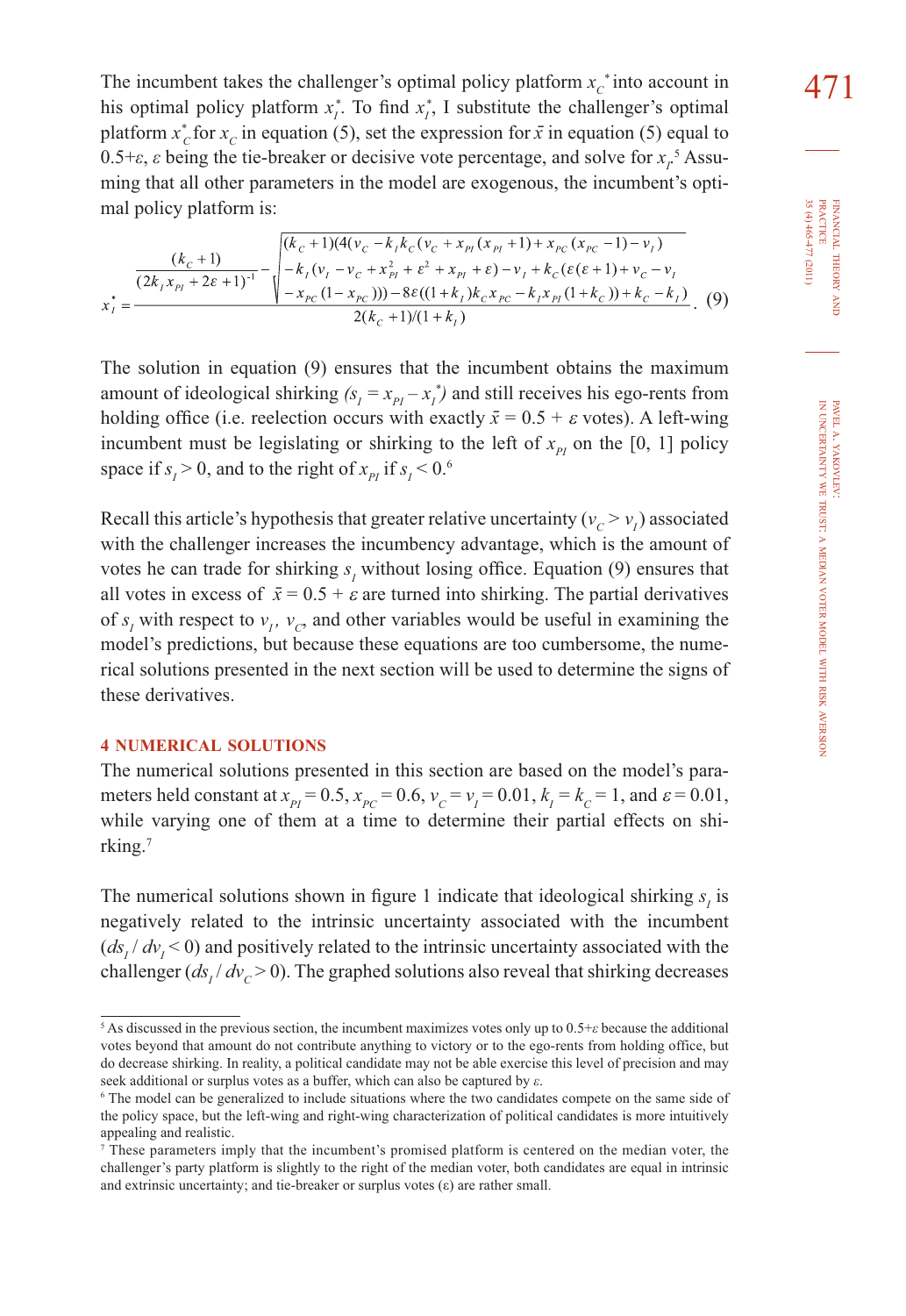472 more rapidly in  $v_I$  than it increases in  $v_C$ , holding the other constant. The practical impliention of these results is that incumbents can ettain a bigher level of veter implication of these results is that incumbents can attain a higher level of votes (and shirking) by making the challengers look relatively more unreliable, wavering, or untrustworthy. This posits one possible explanation for the Republican opponents of the 2004 Democratic nominee, John Kerry, labeling him as a "flipflopper." Doing so may have been an attempt, by the Republicans, to increase the intrinsic uncertainty associated with this Democratic challenger.

#### **FIGURE 1**

*Shirking and intrinsic uncertainty*



The numerical solutions shown in figure 2 indicate that ideological shirking is positively related to the extrinsic uncertainty associated with the challenger  $(ds_1/dk_c > 0)$  and negatively related to the extrinsic uncertainty associated with the incumbent  $(ds_1 / dk_1 < 0)$ . The practical implication of these results is that incumbents' shirking will increase with greater voter aversion  $(k<sub>c</sub>)$  towards challengers who appear as ideologically extreme. This may explain why politicians often claim that their opponents are far outside the mainstream.

#### **FIGURE 2**

*Shirking and extrinsic uncertainty*



WITH RISK AVERSION FINANCIAL

FINANCIAL THEORY<br>PRACTICE 35 (4) 465 477 (2011)

35 (4) 465-477 (2011) PRACTICE

THEORY AND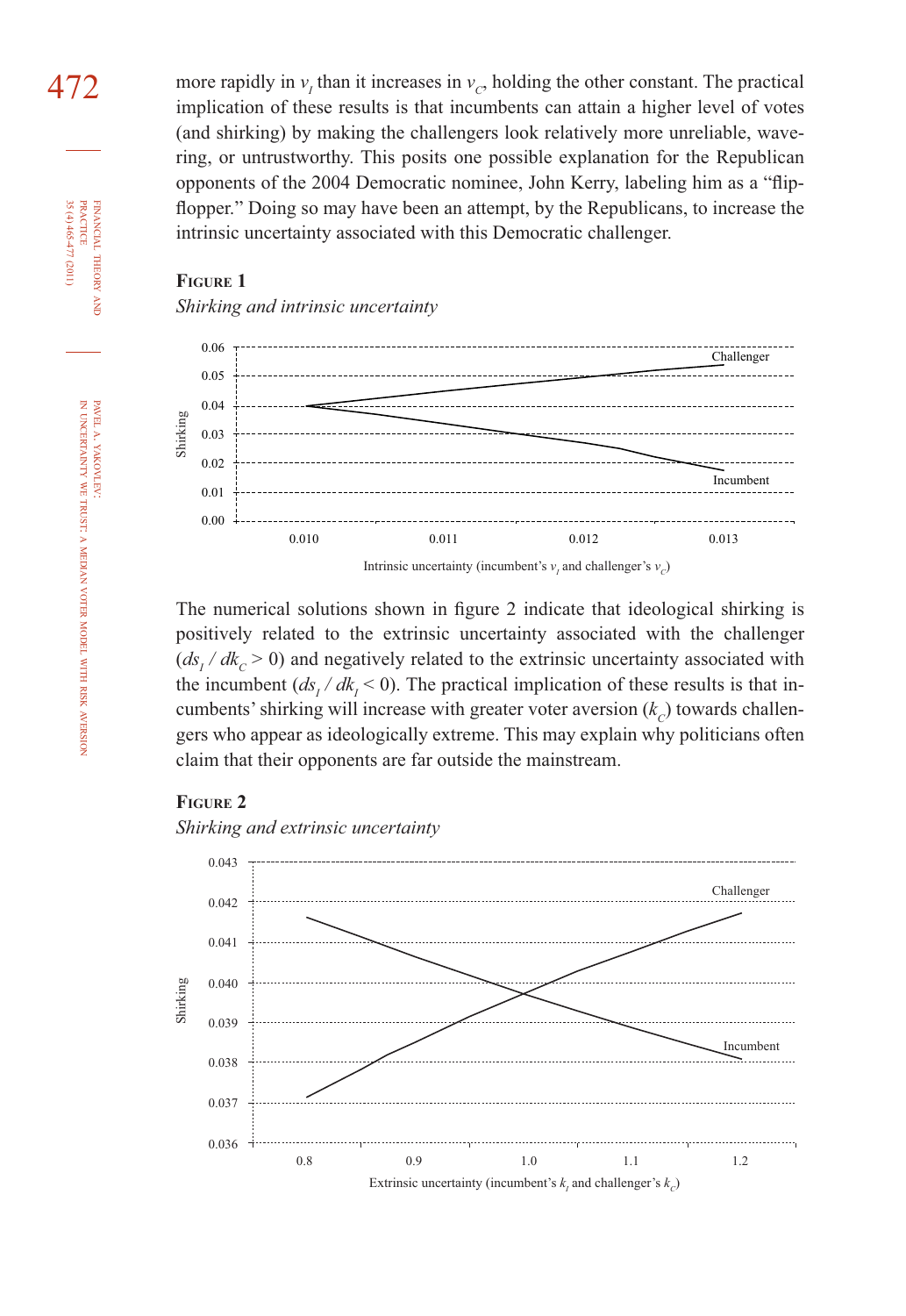The numerical solutions shown in figure 3 reveal that ideological shirking decrea- $473$ ses with the incumbent's desire to keep more surplus votes  $(ds_1 / d\varepsilon < 0)$ . Every additional surplus vote won by the incumbent means one less vote that can be converted into shirking (recall the prior discussion on the theorem of minimal winning coalitions). The implication of this result is that if there is a close race or if the incumbent is rather uncertain about election outcomes, he may prefer to create a buffer in terms of surplus votes, which will limit his shirking potential.





Holding everything else the same, the numerical solutions shown in figure 4 indicate that ideological shirking increases as the challenger's party platform  $x_{pc}$  moves farther away from the median voter  $\left(\frac{ds}{I}\right) \frac{dx}{R_C} > 0$ ). The intuition here is that as the challenger's party platform becomes more extreme, the challenger becomes less capable in proposing a vote-maximizing platform since voters dislike deviations from  $x_{pc}$ . As a result, the incumbent can attain more shirking.

#### **FIGURE 4**



*Shirking and challenger's party platform*

In contrast to the previous numerical solutions, the relationship between ideological shirking  $s<sub>I</sub>$  and the incumbent's promised policy platform  $x<sub>PI</sub>$  is more complex, 35 (4) 465-477 (2011) **PRACTICE** PRACTICE FINANCIAL 35 (4) 465-477 (2011) FINANCIAL THEORY THEORY AND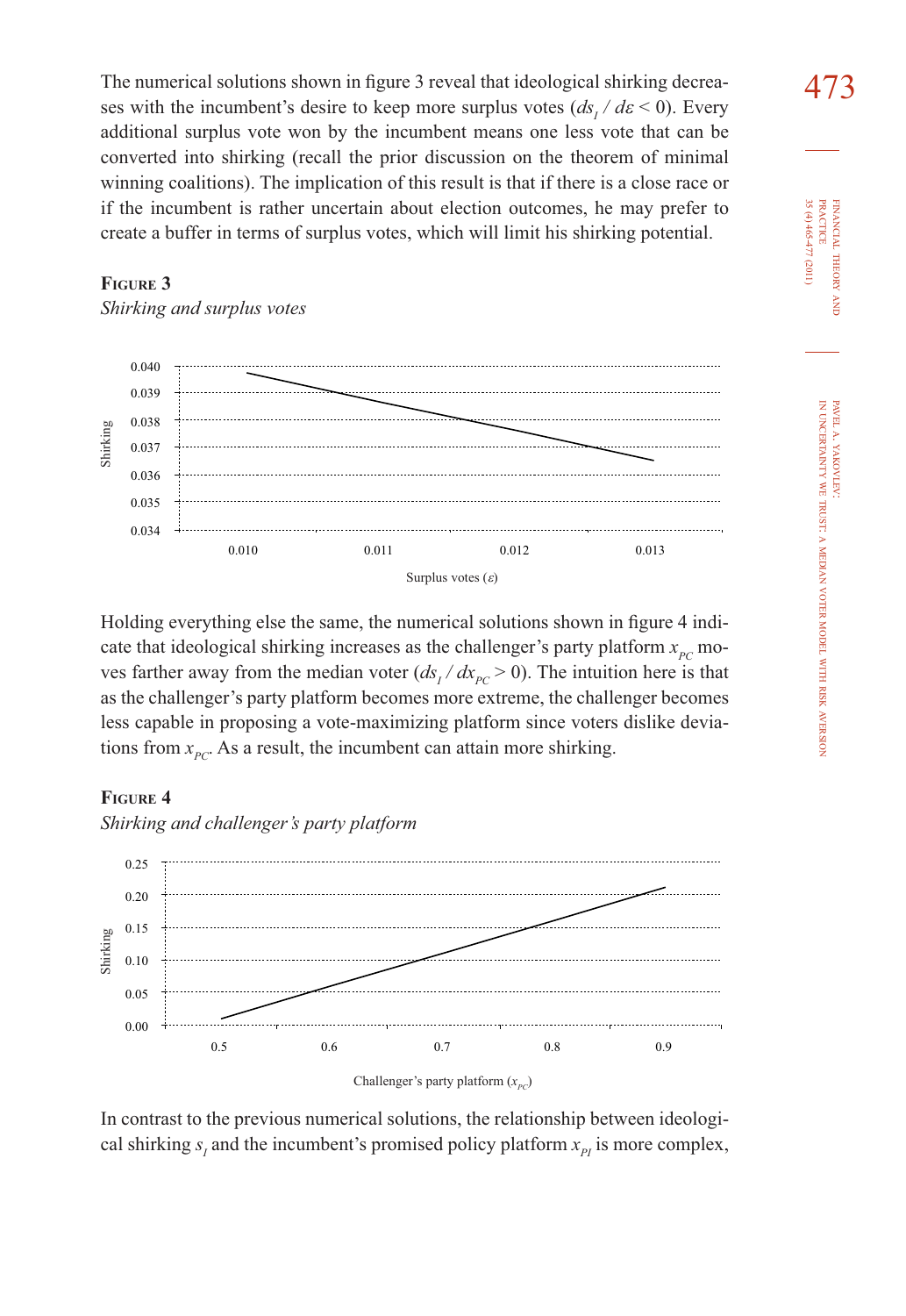$474$  but far more interesting (see the real part<sup>8</sup> of the solution shown in gray in figure<br>
S) Becall that idealogical shirking is equal to  $x = x^*$ , where  $x^*$  is the incumbent's 5). Recall that ideological shirking is equal to  $x_{PI} - x_I^*$ , where  $x_I^*$  is the incumbent's optimal policy platform that is a function of all the other parameters in the model, including  $x_{pr}$ . Assuming the same parameters as before ( $x_{pc} = 0.6$ ,  $v_I = v_C = 0.01$ ,  $k<sub>I</sub> = k<sub>C</sub> = 1$ , and  $\varepsilon = 0.01$ ), the numerical solutions shown in figure 5 reveal that ideological shirking is generally rising in  $x_{pI}$  but exhibits some non-linearity around the median voter.

#### **FIGURE 5**

*Shirking and incumbent's promised platform*



*Notes: Gray line is the real part of the solution. Black line is the imaginary part of the solution.*

Moreover, ideological shirking changes from being negative  $(x_{p_I} - x_I^* < 0)$  to being positive  $(x_{PI} - x_I^* > 0)$  as  $x_{PI}$  rises. In the negative shirking range, where  $x_{PI} < x_I^*$ and  $x_{pI}$  is closer to zero, the incumbent must legislate closer to the median voter to get reelected  $(x_i^*$  is to the right of  $x_{p1}$ ). In the positive shirking range, where  $x_{PI} > x_I^*$ , the incumbent chooses  $x_I^*$  to the left of  $x_{PI}$ . As  $x_{PI}$  begins moving away from zero,  $x_I^*$  runs a bit ahead of  $x_{PI}$  until  $x_{PI}$  approaches 0.42, where the first policy reversal occurs as  $x_i^*$  changes direction and begins moving towards zero. At this point, shirking begins to behave non-linearly (at the beginning of the bulge in figure 5) as it decreases fast, initially, in absolute value. As  $x_{p}$  continues to rise, shirking continues to decline, but at a decreasing rate, eventually converging to zero  $(s<sub>I</sub> = x<sub>PI</sub> - x<sub>I</sub><sup>*</sup> = 0)$  around  $x<sub>PI</sub> = 0.45 = x<sub>I</sub><sup>*</sup>$  as the two variables cross paths on the [0, 1] policy space. Soon after  $x_{pI}$  surpasses  $x_I^*$ , the second and last policy reversal occurs:  $x_i^*$  changes direction and begins catching up with  $x_{pr}$ . As  $x_i^*$  growth approaches  $x_{pI}$  growth, shirking peaks locally, where the bulge's slope is equal to zero, and then declines briefly in  $x_{pr}$ . Shirking stops declining and begins to rise again as the bulge turns into a line at  $x_{pr} = x_{pc} = 0.6$ . From there on, shirking rises in  $x_{pI}$  in the linear fashion. The non-linear shirking range in figure 5 expands pro-

**PRACTICE** 35 (4) 465 477 (2011) 35 (4) 465-477 (2011) PRACTICE FINANCIAL THEORY AND FINANCIAL THEORY

<sup>8</sup> Some solutions contain complex numbers, which are converted into real magnitudes using the complex conjugate. The magnitude of a complex number is defined as the positive square-root of the complex number times its complex conjugate.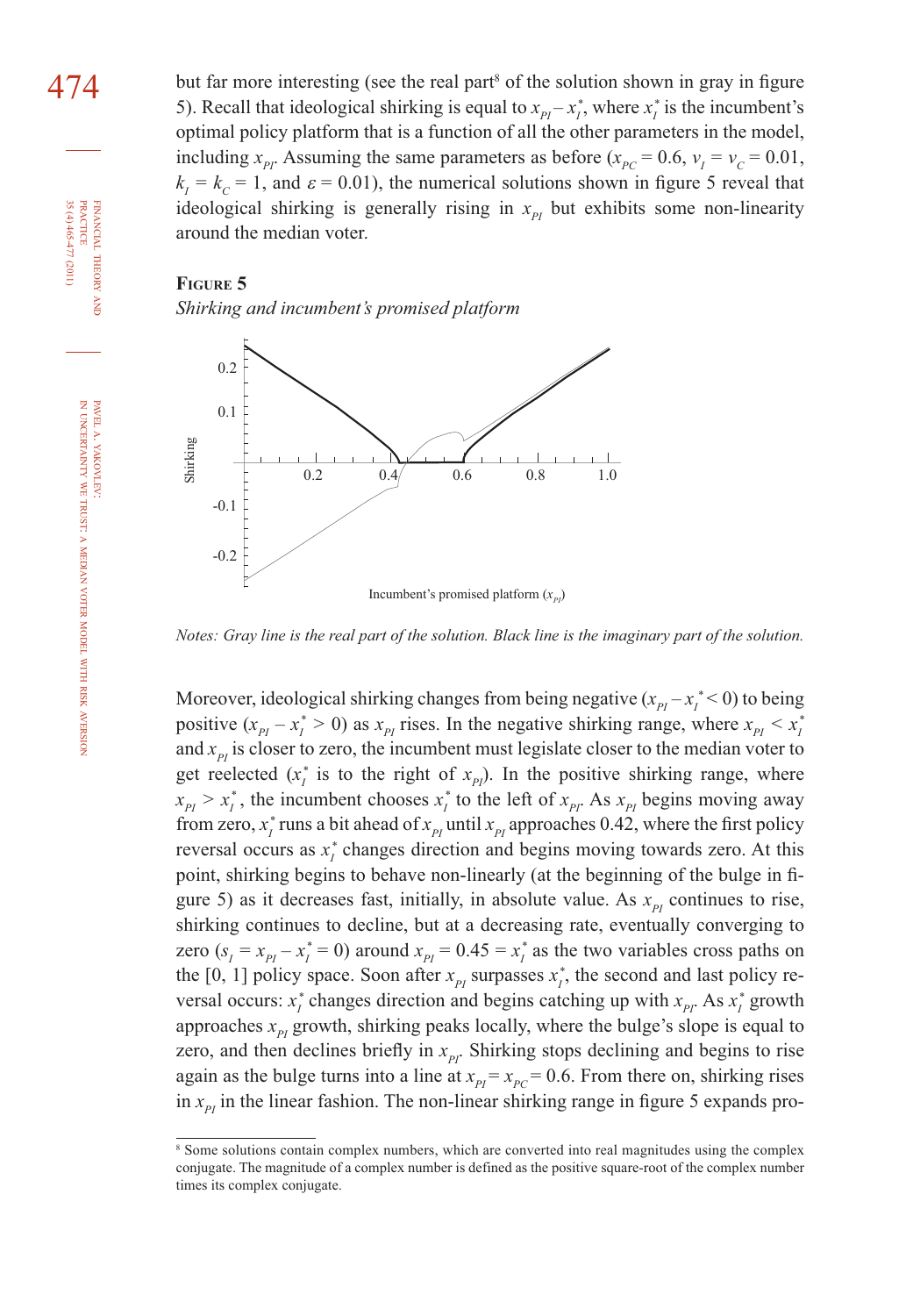portionally in both directions as  $x_{pc}$  moves farther away from the median voter.  $475$ Recall that the incumbent's policy platform  $x_i^*$  and, by extension, shirking  $s_i$  are limited by  $x_{pI}$  and  $x_{pc}$  because voters dislike deviations from these platforms.

The solutions described above are comparable to the solutions obtained with other parameter values. Shirking remains non-zero for many other parameter values, indicating that the incumbency advantage can be rather strong and shirking persistent.

#### **5 CONCLUSION**

Bender and Lott (1996) offer a thorough review of the empirical literature on legislative shirking, which is yet to reach a consensus. This article contributes to the on-going debate by developing a theoretical model that reconciles high incumbent reelection rates and ideological shirking within the elegant median voter framework. The theoretical model developed in this article shows how greater voter uncertainty associated with challengers allows incumbents to deviate from the promised platform (i.e. shirk) and still be reelected. The presence of ideological shirking would indicate that the political market is plagued by the principal-agent problem, forcing the public to question whose interests the elected officials actually represent. The central conclusion of this article's model is that the principalagent problem is exacerbated when voters perceive incumbents to be less risky than challengers. The model predicts that the incumbency advantage and ideological shirking can be significantly diminished if challengers can decrease their intrinsic uncertainty. Another possible solution to the incumbency advantage is the adoption of legislative term limits, but the author of this article is skeptical of their efficacy.

It must also be noted that ideological shirking, depending on its direction, can either increase or decrease public sector inefficiency if the median voter outcome is inefficient. Future research should identify the cases when ideological shirking leads to welfare-enhancing outcomes.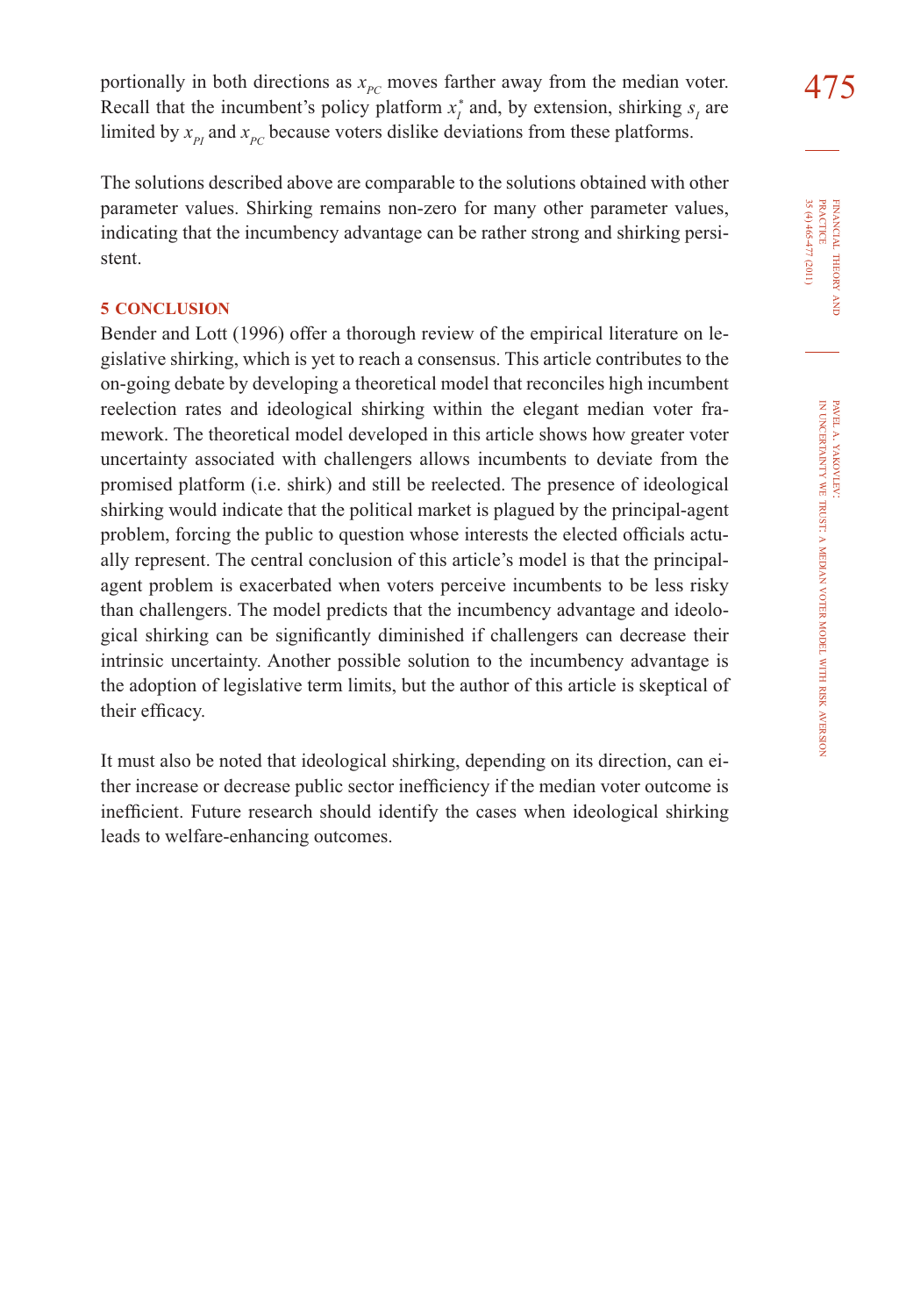# 476 **LITERATURE**

- **Ansolabehere, S., Brady, D. W. and Morris, P. F., 1988.** "The Vanishing Marginals and Electoral Responsiveness." *British Journal of Political Science*, 22, 21-38.
- **Bender, B. and Lott, J., 1996.** "Legislator voting and shirking: a critical review of the literature." Public Choice, 87 (1-2), 67-100.
- **Benjamin, G. and Malbin, J. M., 1992.** *Limiting Legislative Terms*. Washington, D.C.: CQ Press.
- **Berger, M., Munger, M. and Potthoff, R., 2000.** "The Downsian model predicts divergence." *Journal of Theoretical Politics*, 12 (2), 228-240.
- **Bernhard, D. and Ingberman, D., 1985.** "Candidate Reputations and the 'Incumbent Effect'". *Journal of Public Economics*, 27, 47-67.
- **Biglaiser, G. and Mezzetti, C., 1997.** "Politicians' decision making with re-election concerns." *Journal of Public Economics*, 66 (3), 425-447.
- **Black, D., 1948.** "On the rationale of group decision making." *Journal of Political Economy*, February 1948.
- **Chen, K.-P. and Niou, E., 2007.** "Term Limits as a Response to Incumbency Advantage." *Journal of Politics*, 67, 390-406.
- **Collie, M. P., 1981.** "Incumbency, Electoral Safety, and Turnover in the House of Representatives, 1952-76." *American Political Science Review*, 75, 119-31.
- **Cox, G. W. and Katz, J. N., 1996.** "Why Did the Incumbency Advantage in U.S. House Elections Grow?" *American Journal of Political Science*, 40, 478-97.
- **Coyne, J. K. and Fund, J. H., 1992.** *Cleaning House: America's Case for Term Limits.* Washington, D.C.: Regenery Gateway.
- **Davidson, R. H. and Oleszek, W. J., 1994.** *Congress and Its Members*. Washington, D.C.: CQ Press.
- **Downs, A., 1957.** *An Economic Theory of Democracy*. New York: Harper & Row.
- **Fiorina, M. P., 1989.** *Congress: Keystone of the Washington Establishment*. New Haven: Yale University Press.
- **Garand, J. C. and Gross, D. A., 1984.** "Changes in the Vote Margins for Congressional Candidates: A Specification of Historical Trends." *American Political Science Review*, 78, 17-30.
- **Gelman, A. and King, G., 1990.** "Estimating Incumbency Advantage without Bias." *American Journal of Political Science*, 34, 1142-64.
- **Hotelling, H., 1929.** "Stability in Competition." *Economic Journal*, 39 (153), 41- 57.
- **Kalt, J. and Zupan, M., 1984.** "Capture and ideology in the economic theory of politics." *American Economic Review*, 74 (3), 279-300.
- **Kau, J. and Rubin, P., 1979.** "Self-interest, ideology, and logrolling in congressional voting." *Journal of Law and Economics*, 22 (2), 365-384.
- **Levitt, S. D. and Wolfram, C. D., 1997.** "Decomposing the Sources of Incumbency Advantage in the U.S. House." *Legislative Studies Quarterly*, 22, 45- 60.

FINANCIAL THEORY FINANCIAL THEORY AND PRACTICE  $35 \left( 4 \right) 465 \hspace{-0.1cm} + \hspace{-0.1cm} 77 \hspace{-0.1cm} \left( 2011 \right)$ 35 (4) 465-477 (2011) PRACTICE